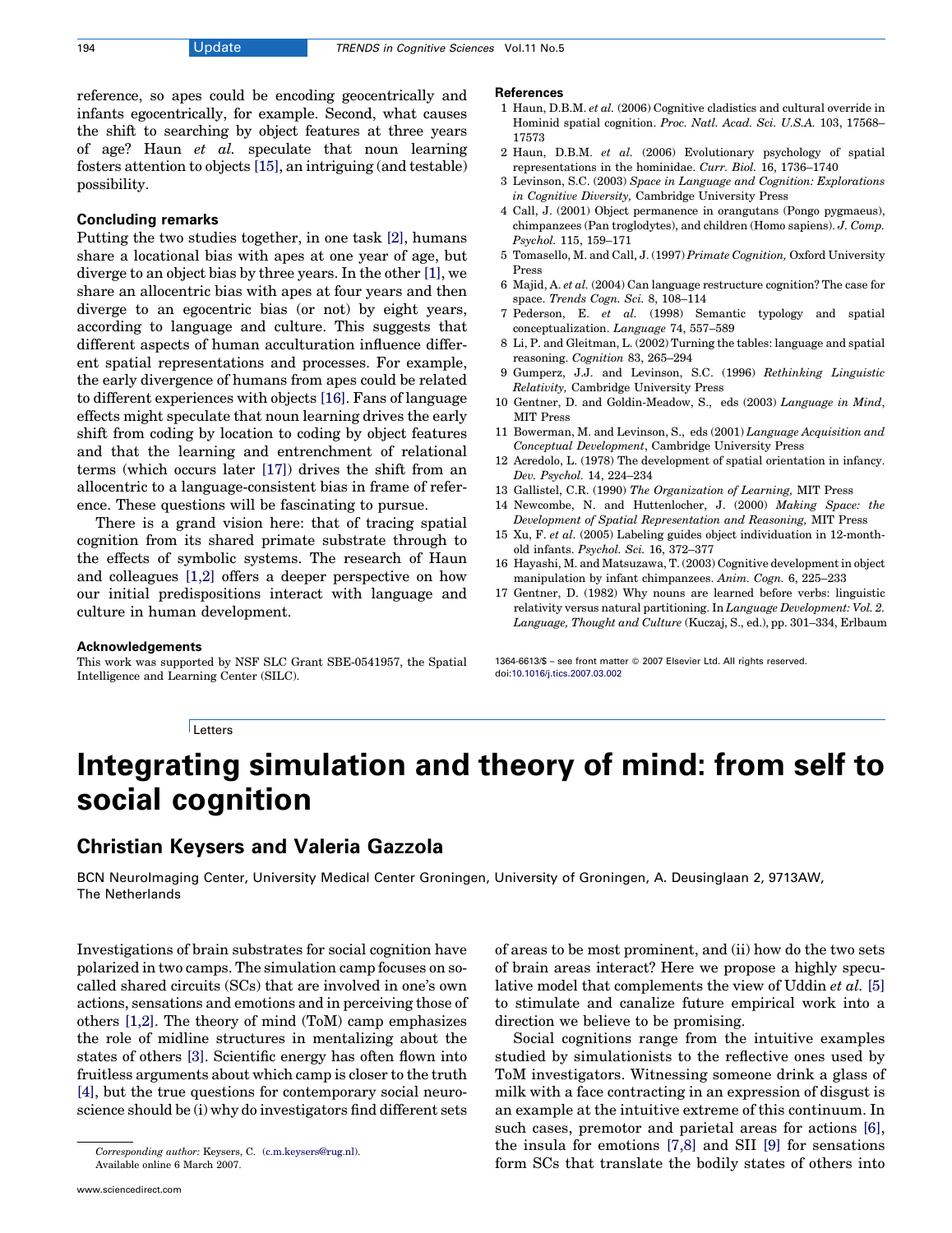



Figure 1. Illustration of the model. The self is shown in red, the other is shown in green and candidate brain areas that are thought to implement representation are shown in blue. During our own experiences, pre-reflective representations can lead, through introspection, to reflective representations (red). While witnessing the states of others, mirroring leads to activations that simulate pre-reflective representations of our own bodily states. A process of social introspection, utilizing the mechanisms of introspection, activates representations that simulate reflective representations of our own bodily states. A more cognitive route leads to more abstract knowledge about the other that escapes from the constraints of our own experiences.

the neural language of our own states [\[2\]](#page-2-0). These SCs seem to implement a pre-reflective, intuitive and empathic level of representation: neural activity in these areas does not require specific instructions that encourage conscious reflections. More activity in these areas correlates with higher scores in empathy questionnaires [6–8] and lower scores in autism inventories [\[10\].](#page-2-0) Thinking about what gift would please a foreign colleague is an example at the more reflective extreme. In such cases, we must browse consciously through what we know about his country and culture to deduce what he might like. Such explicit knowledge about the inner life of others is the product of reflecting upon the states of others and is linked with activity in midline structures [\[3\]](#page-2-0) and the temporoparietal junction [\[4\].](#page-2-0) False beliefs are prototypical examples of such reflective representations [\[3\]](#page-2-0). Given these differences between intuitive and reflective examples, it is not surprising that investigators find different brain areas to be involved. Social cognition, though, is often neither purely intuitive nor purely reflective, which is why knowledge of both mechanisms should be combined.

Two recent developments help us hypothesize about how these two sets of areas integrate. First, examining how our brain processes our own states has shown that a similar distinction of pre-reflective and reflective representations applies. Pre-reflective representations of visceral states of the self, for instance, seem linked to activations in the posterior and/or middle insula. By contrast, midline structures become active when subjects are asked to introspect, reflect and report these states (e.g. heartbeat) and the anterior insula seems crucial in linking the more posterior insula with these midline structures [\[11\]](#page-2-0). Thus, the human brain does not only represent its own bodily state but enables us to consciously introspect these states through an additional layer of reflective meta-representa-

tions that depend on midline structures and the anterior insula. Second, Mitchell and colleagues [\[12\]](#page-2-0) asked participants to judge how much certain statements (e.g. 'to enjoy having a room-mate from a different country') applied to themselves, to another person they felt was similar to themselves and to a person they considered to be dissimilar. Their statements involved feelings, linking them to SC experiments, and verbal reports about the mental states of others, linking them to ToM experiments. Ventral aspects of the medial prefrontal cortex (mPFC), similar to those found during heartbeat introspection, were involved in judgments that related to the self and to similar others. Therefore, the ventromedial prefrontal cortex (vmPFC) might be an SC for reflective representations, regardless of whether they are about the self or about others. By contrast, a more dorsal sector was involved only when reflecting about people considered to be dissimilar.

An embryonic and speculative working hypothesis [\[2\]](#page-2-0) for the link between classical SCs and midline structures, which is inspired by these findings but differs from that in Uddin et al. [\[5\],](#page-2-0) is shown in Figure 1. While dealing with states of the self, areas of the SCs represent pre-reflective bodily states. If asked to introspect and report these states, subjects additionally activate (v)mPFC structures. When dealing with states of other individuals, activity in SCs might represent the empathic transformation of the bodily states of others into pre-reflective neural representations of similar states of the self. These simulated prereflective representations correlate with empathy [6–8] and might provide an intuitive understanding of what goes on in others [\[2\].](#page-2-0) If asked to reflect on the states of others, the pathways that are normally used to reflect on the bodily representations of the self are now used on simulated bodily states of others, leading to simulated reflective representations. Thus, SCs and midline structures form an integrated system that applies to cases